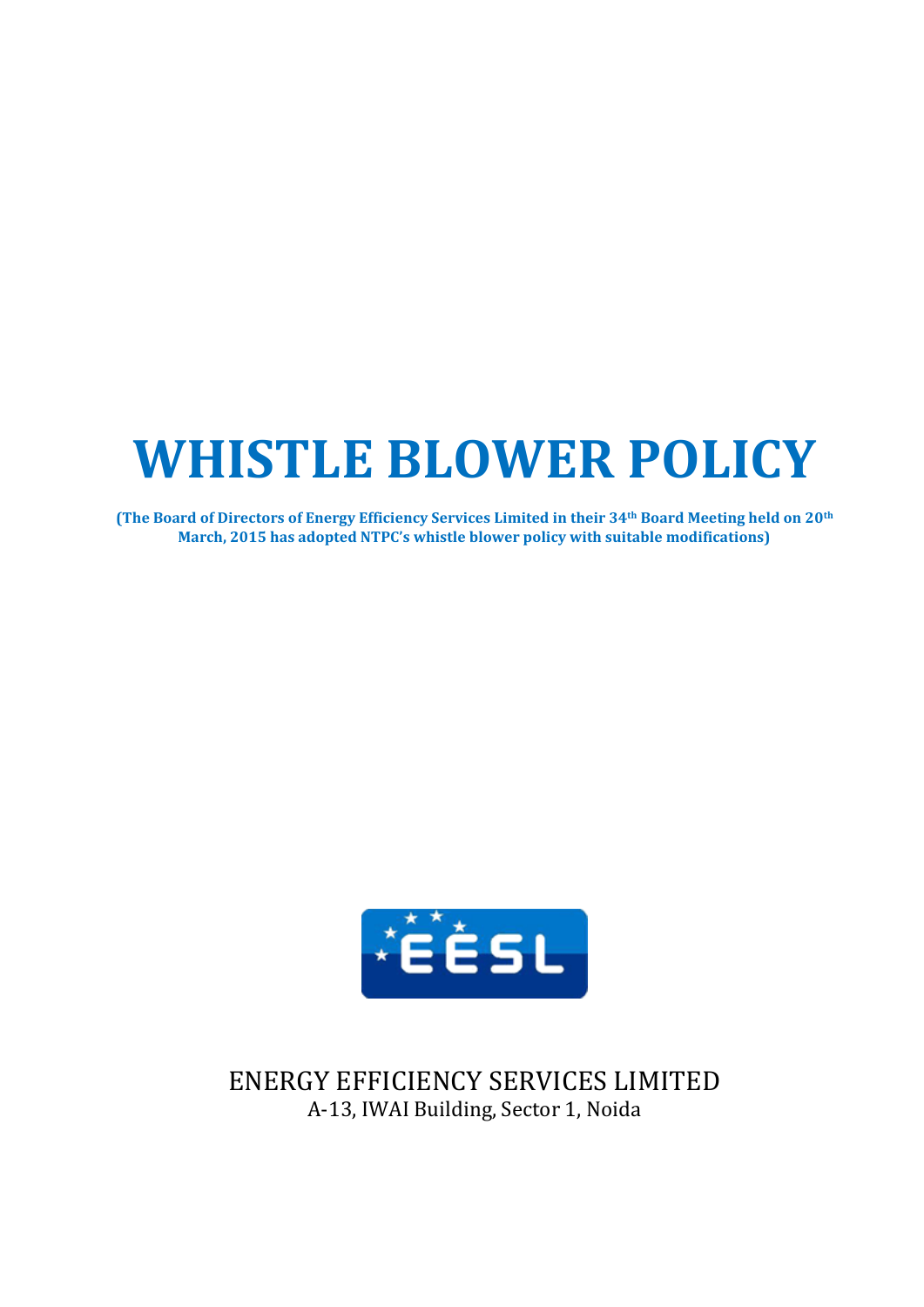

# **Contents**

| $\mathbf{I}$ . |  |
|----------------|--|
| II.            |  |
| III.           |  |
| IV.            |  |
| V.             |  |
| VI.            |  |
| VII.           |  |
| VIII.          |  |
| IX.            |  |
| X.             |  |
| XI.            |  |
| XII.           |  |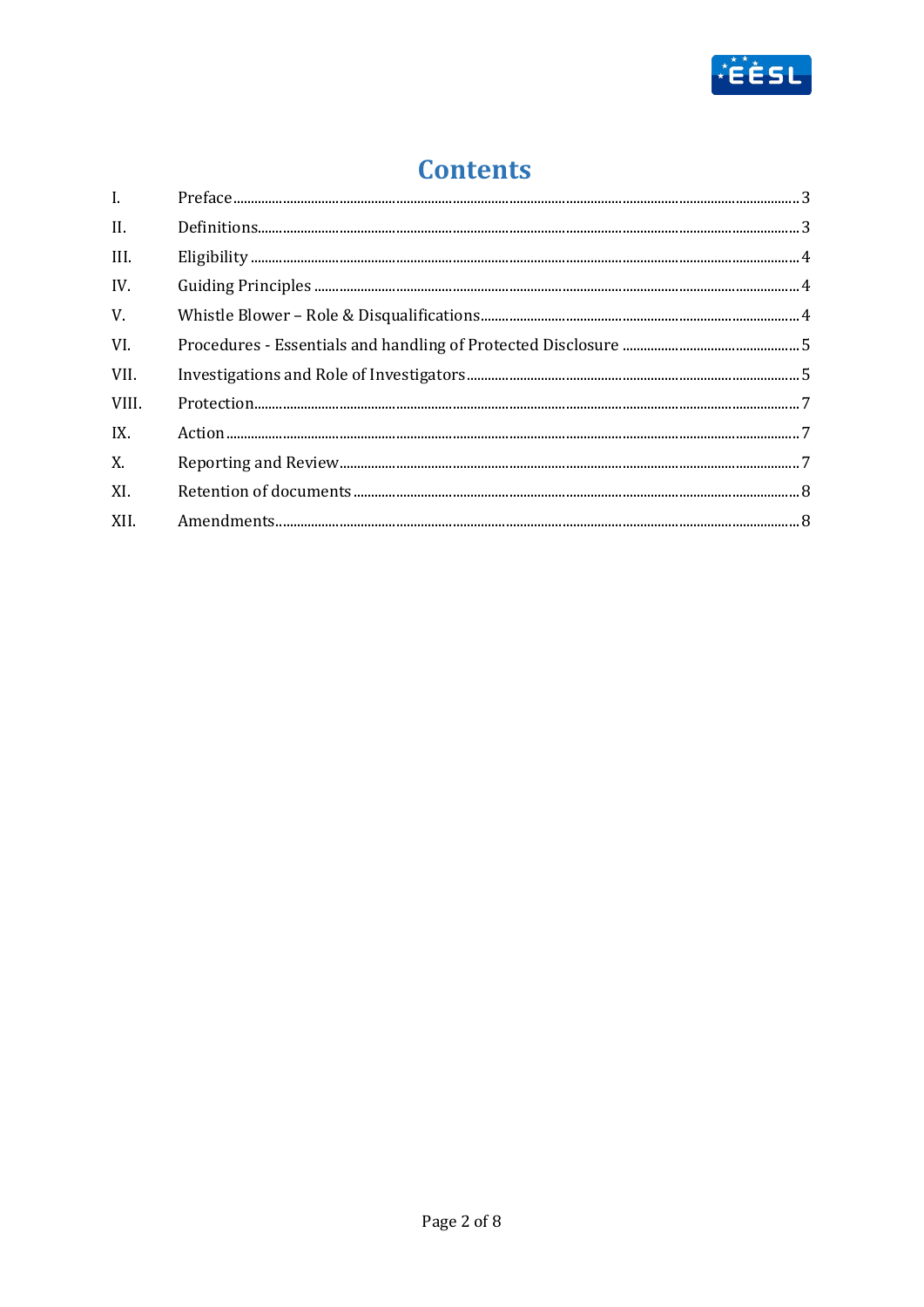

#### **I. Preface**

The Company believes in conducting its business in a fair and transparent manner by adopting highest standards of professionalism, honesty, integrity and ethical behavior. As such the Company endeavours to work against corruption in all its forms including demand and acceptance of illegal gratification and abuse of official position with a view to obtain pecuniary advantage for self or any other person.

The Company has - adopted Conduct, Discipline and Appeal rules, Service Rules and Standing Orders which govern the conduct of Management employees and workmen. The Vigilance deptt. of the Company is also empowered to initiate investigations on its own and act on complaints received from public / employees, with regard to violation of Company's rules and procedures and code of ethics in the conduct of business.

Any actual or potential violation of the Company's rules, regulations and policy governing the conduct of business is a matter of serious concern for the Company. The Company is therefore committed to developing a culture where it is safe for employees to raise concerns about instances if any, where such rules, regulations and policy are not being followed or any fraud has been committed or business has been conducted in an unethical manner.

Companies Act, 2013 provides requirement for companies to establish a mechanism called "whistle blower policy" for employees to report to the management concerned about unethical behavior, actual or suspected fraud or violation of the company's policy. This mechanism is also required to provide for adequate safeguards against victimization of employees, who avail of the mechanism and for direct access to the Chairman of the Audit Committee.

The objective of Whistle Blower Policy is to build and strengthen a culture of transparency and trust in the organization and to provide employees with a framework / procedure for responsible and secure reporting of improper activities (whistle blowing) within the company and to protect employees wishing to raise a concern about improper activity / serious irregularities within the Company.

The policy does not absolve employees from their duty of confidentiality in the course of their work. It is also not a route for taking up personal grievances.

#### **II. Definitions**

- 1. "Company" means Energy Efficiency Services Ltd.
- 2. "Audit Committee" means the Audit Committee constituted by the Board of Directors of the Company in accordance with Section 292A of the Companies Act, 1956 and as amended from time to time.
- 3. "Competent Authority" means the Managing Director of the Company and will include any person(s) to whom he may delegate any of his powers as the Competent Authority under this policy from time to time.
- 4. "Employee" means every employee whose name appears on rolls of the company (whether working in India or abroad) including the functional Directors of the Company.
- 5. "Improper Activity" means any activity by an employee of the Company that is undertaken in performance of his or her official duty, whether or not that act is within the scope of his or her employment, and that is in violation of any law or the rules of conduct applicable to the employee including but not limited to abuse of authority,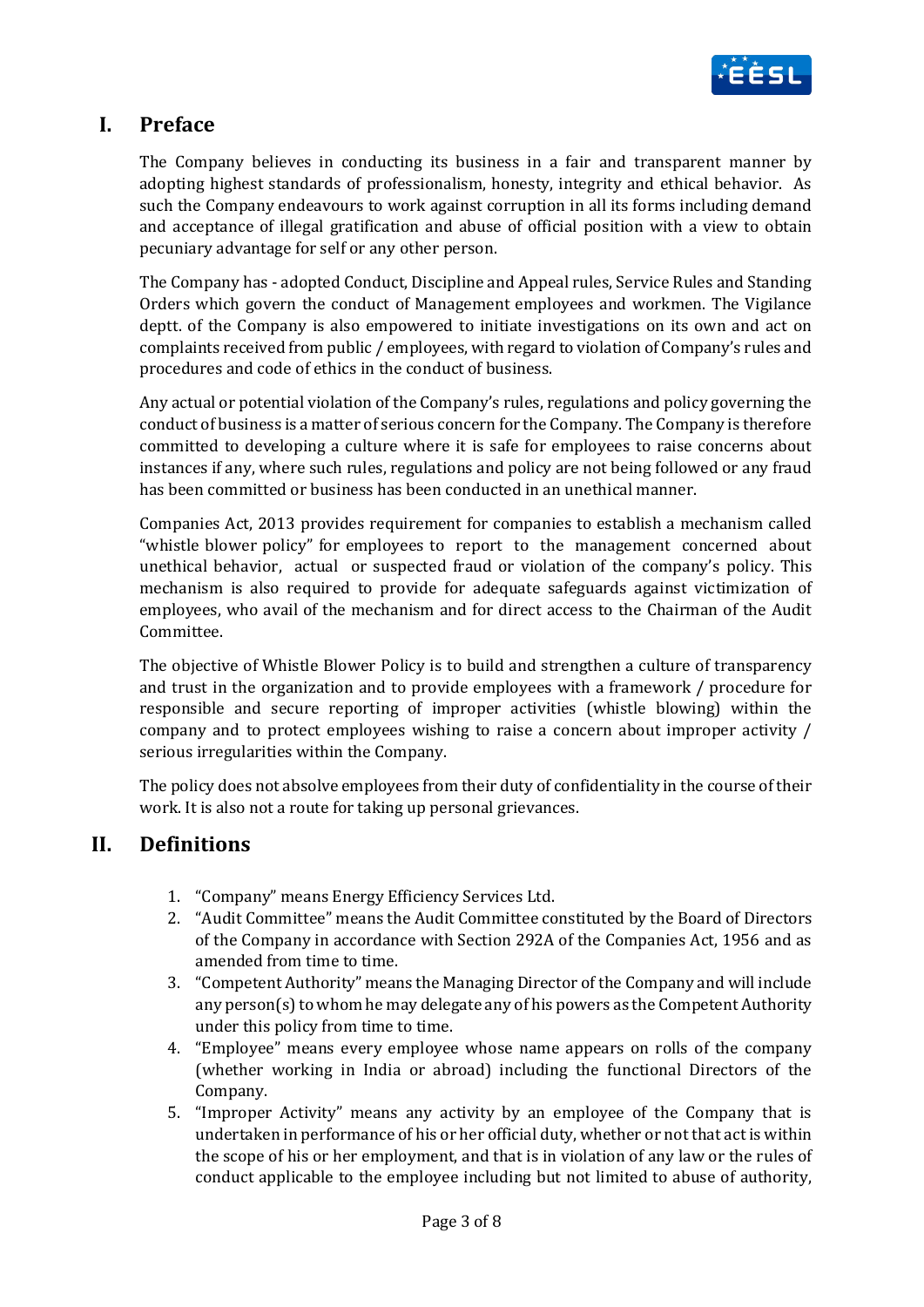

breach of contract, manipulation of company data, pilferage of confidential / proprietary information, criminal offence, corruption, bribery, theft, conversion or misuse of the Company's property, fraudulent claim, fraud or wilful omission to perform the duty, or that is economically wasteful or involving gross misconduct, incompetence or gross inefficiency and any other unethical biased favoured or imprudent act.

- 6. "Investigators" mean those persons authorized, appointed, consulted or approached by the Managing Director / Competent Authority in connection with conducting investigation into a protected disclosure and includes the Auditors of the Company.
- 7. "Protected Disclosure" means any communication made in good faith that discloses or demonstrates information that may evidence unethical or "Improper Activity".
- 8. "Service Rules" means the Conduct, Discipline and Appeal rules and the applicable Standing Orders, as the case may be.
- 9. "Subject" means an employee against or in relation to whom a Protected Disclosure has been made or evidence gathered during the course of an investigation.
- 10. "Whistle Blower" means an Employee making a Protected Disclosure under this policy.

### **III. Eligibility**

All employees of the Company are eligible to make "Protected Disclosures".

### **IV. Guiding Principles**

- 1. Protected disclosures are acted upon in a time bound manner.
- 2. Complete confidentiality of the Whistle Blower is maintained
- 3. The Whistle Blower and / or the person(s) processing the Protected Disclosures are not subjected to victimization.
- 4. Evidence of the Protected Disclosure is not concealed and appropriate action including disciplinary action is taken in case of attempts to conceal or destroy evidence.
- 5. Subject of the Protected Disclosure i.e. person against or in relation to whom a protected disclosure has been made, is provided an opportunity of being heard.

# **V. Whistle Blower – Role & Disqualifications**

#### **A) Role**

- 1. The Whistle Blower's role is that of a reporting party with reliable information.
- 2. The Whistle Blower is not required or expected to conduct any investigations on his own.
- 3. The Whistle Blower does not have any right to participate in investigations.
- 4. Protected Disclosure will be appropriately dealt with by the Competent Authority.
- 5. Activities which have no nexus to the working of the Company and are purely of personal nature are specifically excluded from the definition of Improper Activity.
- 6. The Whistle Blower shall have a right to be informed of the disposition of his disclosure except for overriding legal or other reasons on his written request.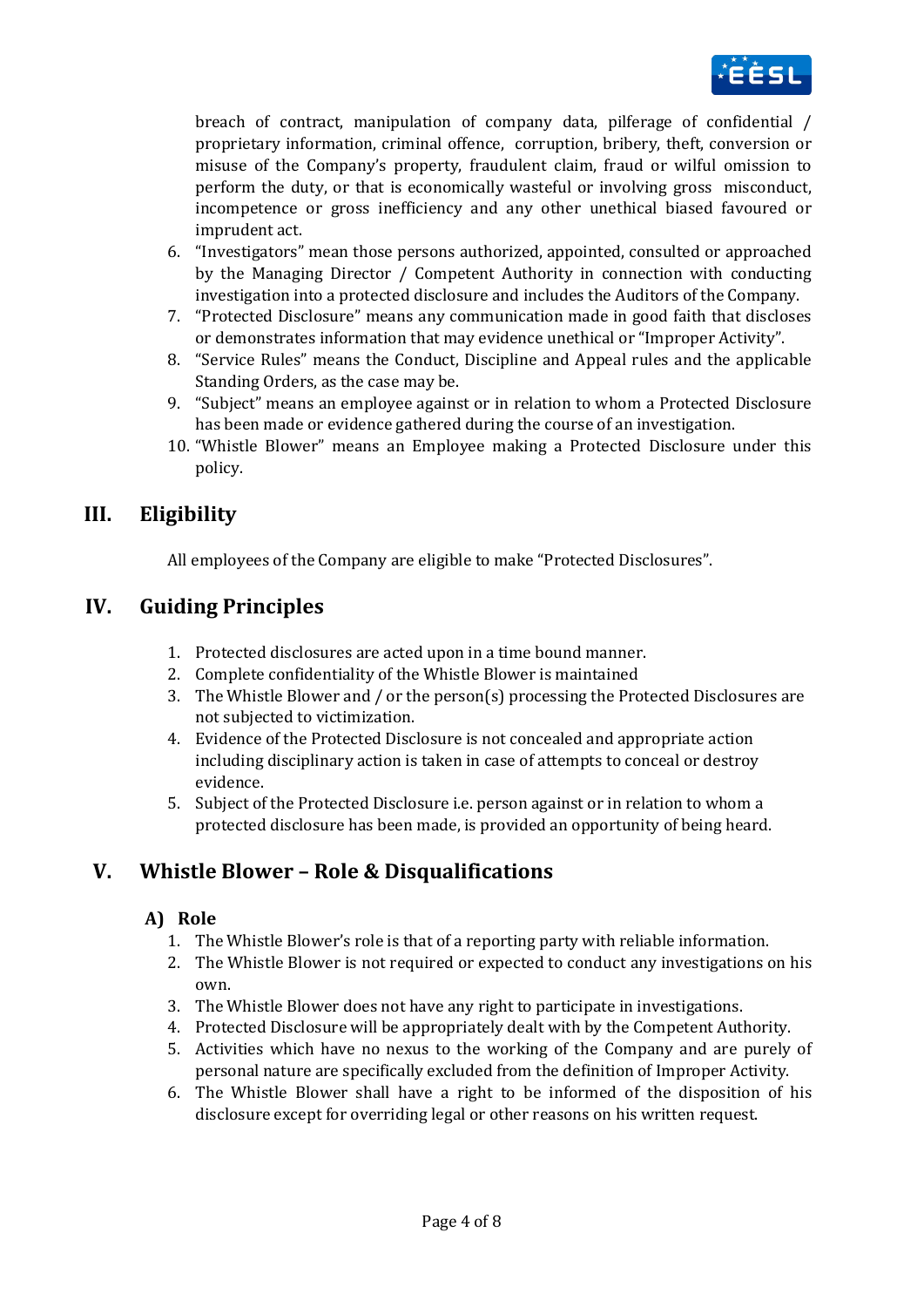

#### **B) Disqualifications**

- 1. Genuine Whistle Blowers will be accorded protection from any kind of unfair treatment / victimization. However, any abuse of this protection will warrant disciplinary action against him.
- 2. Whistle Blowers, who make any Protected Disclosures, which have been subsequently found to be motivated or malafide or malicious or frivolous, baseless or reported otherwise than in good faith, will be liable for disciplinary action as per the applicable Service Rules.
- 3. Whistle Blowers, who make three Protected Disclosures, which have been subsequently found to be malafide, frivolous, baseless, malicious or reported otherwise than in good faith, will be disqualified from reporting further Protected Disclosure under this policy.

### **VI. Procedures - Essentials and handling of Protected Disclosure**

1. The Protected Disclosure / Complaint should be attached to a letter bearing the identity of the whistle blower / complainant i.e. his/her Name, Employee Number and Location, and should be submitted in a closed secured / sealed envelope addressed to the Competent Authority which should be superscribed "Protected Disclosure". (If the envelope is not superscribed and closed / sealed / secured, it will not be possible to provide protection to the whistle blower as specified under this policy).

The text of the complaint should be carefully drafted so as not to give any details or clue as to whistle blower identity.

- 2. If the Whistle Blower believes that there is a conflict of interest between the Competent Authority and the whistle blower, he may send his protected disclosure directly to the Chairman, Audit Committee of the Board of Directors of the Company c/o the Company Secretary.
- 3. Anonymous or pseudonymous protected disclosure shall not be entertained.
- 4. Protected Disclosure should either be typed or written in legible hand writing in English, Hindi or Regional language of the place of employment of the whistle blower and should provide a clear understanding of the Improper Activity involved or issue / concern raised.
- 5. Protected Disclosures should be factual and not speculative or in the nature of a conclusion, and should contain as much specific information as possible to assist for proper assessment of the nature and extent of the wrongdoing and should help in investigation.
- 6. In order to protect identify of the person, Competent Authority will not issue any acknowledgment and the whistle blowers are advised not to enter into any further correspondence.

#### **VII. Investigations and Role of Investigators**

On receipt of Protected Disclosure, the Competent Authority shall detach the covering letter and verify / confirm the authenticity of the Whistle Blower. On receipt of confirmation, the protected disclosure shall be forwarded to the investigators for investigation.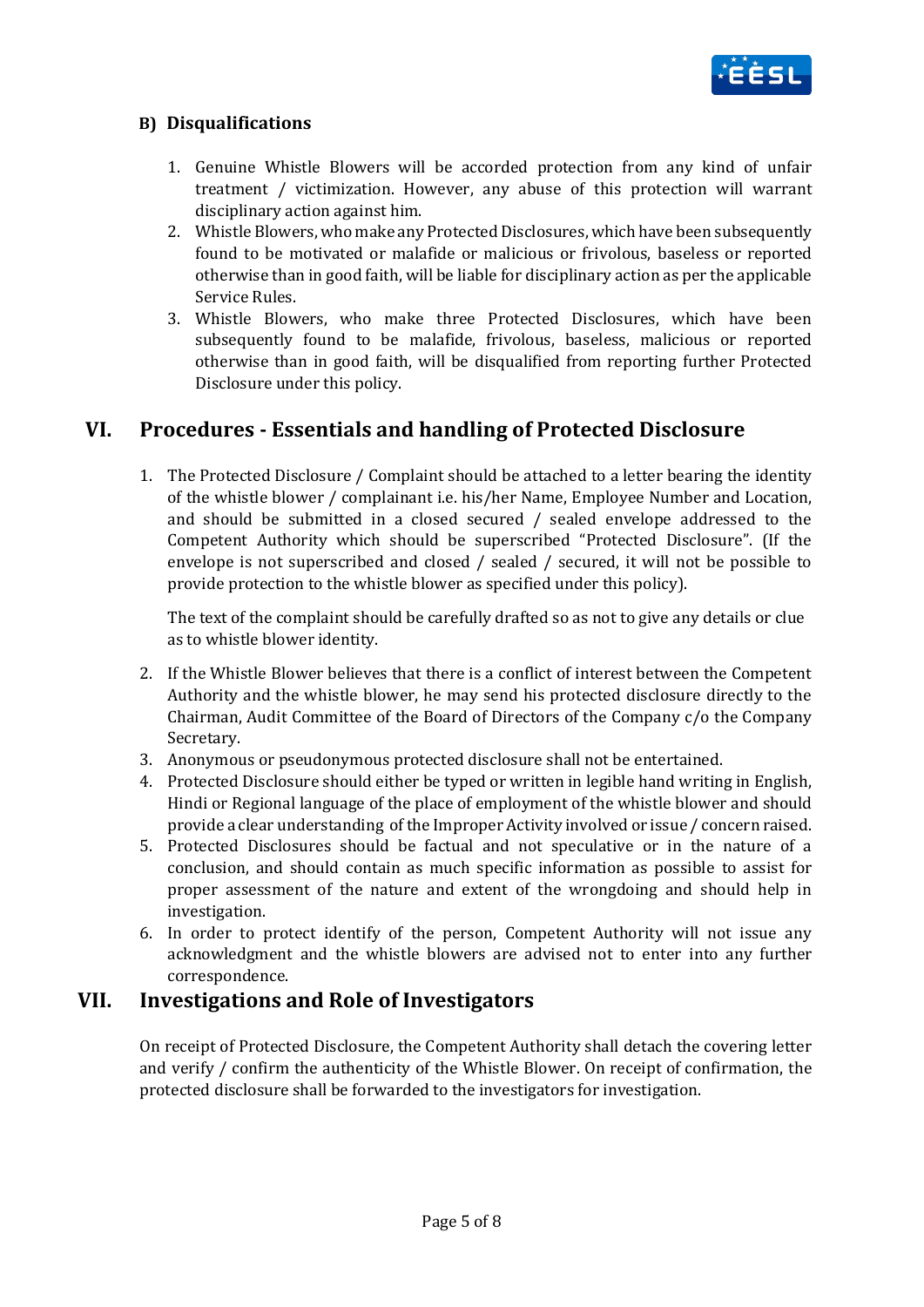

#### **A) Investigation**

- 1. Investigations will be launched only after a preliminary review by the Competent Authority which establishes that;
	- a) The alleged act constitutes an improper or unethical activity or conduct, and
		- b) The allegation is supported by information specific enough to be investigated or in cases where the allegation is not supported by specific information but it is felt that the concerned matter deserves investigation.
- 2. If the Competent Authority determines that an investigation is not warranted, reason(s) for such determination shall be recorded in writing.
- 3. If the Competent Authority is prima facie satisfied that the Protected Disclosure warrants investigation of the alleged improper activity, Competent Authority will direct appropriate investigating machinery of the Company to investigate the matter.
- 4. The decision to conduct an investigation taken by the Competent Authority is by itself not to be construed as an accusation and is to be treated as a neutral fact- finding process.
- 5. The identity of a Subject and the Whistle Blower will be kept confidential to the extent possible given the legitimate needs of law and the investigation.
- 6. Subjects will normally be informed of the allegations at the outset of a formal investigation and will be given opportunities for providing their inputs during the investigation.
- 7. Subjects shall have a duty to co-operate with the Competent Authority or any of the Investigators during investigation to the extent that such co-operation will not compromise self-incrimination protections available under the applicable laws.
- 8. Subjects have a responsibility not to interfere with the investigation. Evidence shall not be withheld, destroyed or tampered with, and witnesses shall not be influenced, coached, threatened or intimidated by the Subjects.
- 9. Unless there are compelling reasons not to do so, Subjects will be given the opportunity to respond to material findings contained in an investigation report. No allegation of wrongdoing against a Subject shall be considered as maintainable unless there is good evidence in support of the allegation.
- 10. Subjects have a right to be informed of the outcome of the investigation.
- 11. The investigation shall be completed normally within 45 days of the date of receipt of the protected disclosure or such extended period as the Competent Authority may permit for reasons to be recorded.

#### **B) Role of Investigators**

- 1. Investigators are required to conduct a process towards fact-finding and analysis. Investigators shall derive their authority from Audit Committee/ Competent Authority when acting within the course and scope of their investigation.
- 2. All Investigators shall perform their role in an independent and unbiased manner. Investigators have a duty of fairness, objectivity, thoroughness, ethical behavior and observance of professional standards.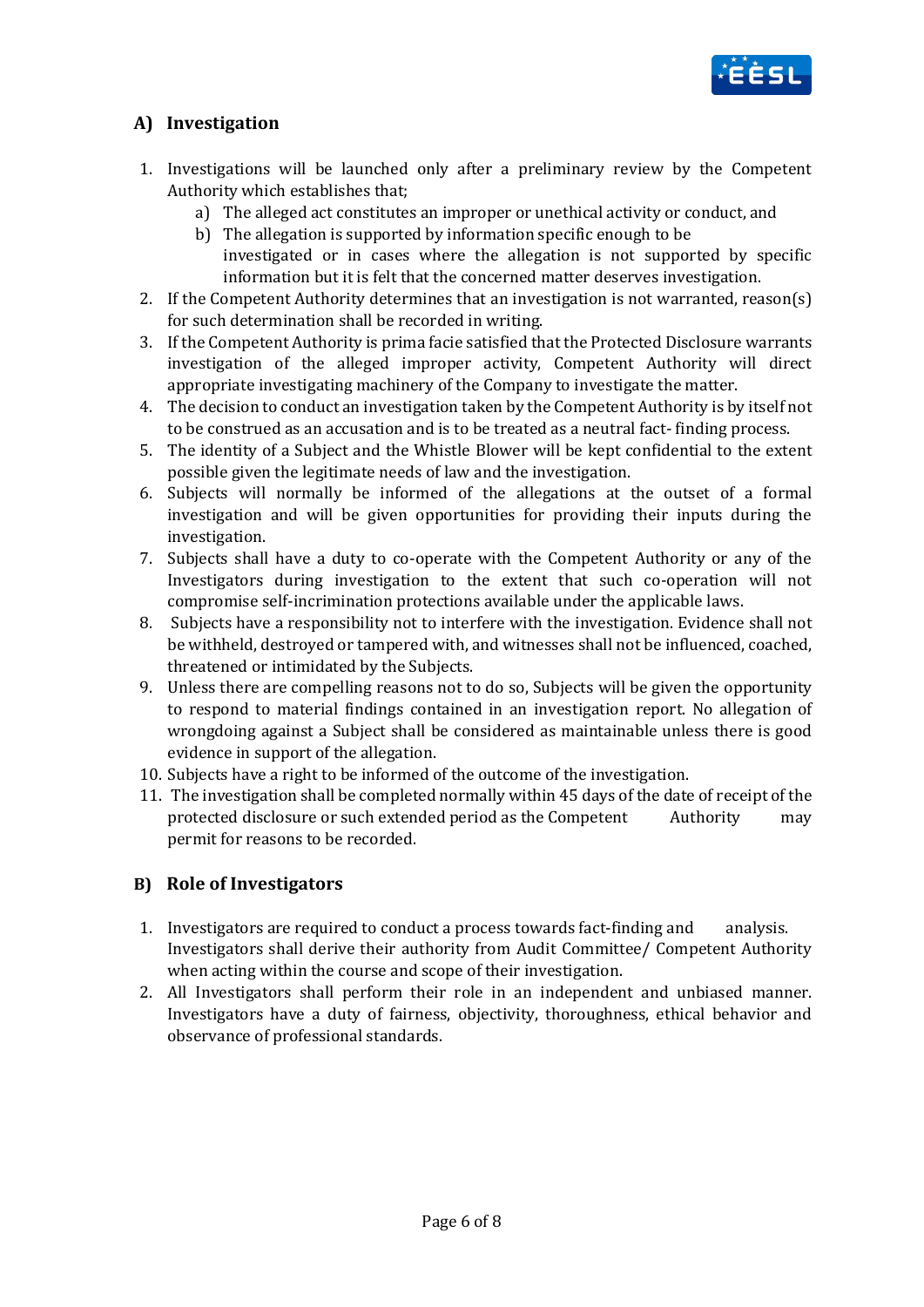

# **VIII. Protection**

- 1. The identity of the Whistle Blower shall be kept confidential.
- 2. No unfair treatment will be meted out to a Whistle Blower by virtue of his/her having reported a Protected Disclosure under this Policy.
- 3. Complete protection, will be given to Whistle Blowers against any unfair practice like retaliation, threat or intimidation of termination / suspension of service, disciplinary action, transfer, demotion, refusal of promotion, or the like including any direct or indirect use of authority to obstruct the Whistle Blower's right to continue to perform his duties / functions including making further Protected Disclosure.
- 4. If the Whistle Blower is required to give evidence in criminal or disciplinary proceedings, arrangements will be made for the Whistle Blower to receive advice about the procedure. Expenses incurred by the Whistle Blower in connection with the above, towards travel etc. will be reimbursed as per normal entitlements.
- 5. A Whistle Blower may report any violation of the above clause to the Competent Authority who shall investigate into the same and take corrective action as may be required. Any other
- 6. Employee assisting in the said investigation shall also be protected to the same extent as the Whistle Blower.
- 7. Whistle Blower shall have direct access to the Chairman, Audit Committee against victimization.

# **IX. Action**

- 1. If the Competent Authority is of opinion that the investigation discloses the existence of improper activity which warrants disciplinary action against the subject employee(s), the Competent Authority shall report the matter to the concerned Disciplinary Authority for appropriate disciplinary action.
- 2. The Competent Authority shall take such other remedial action as deemed fit to remedy the improper activity mentioned in the protected disclosure or to prevent the reoccurrence of such improper activity.
- 3. If the Competent Authority is of opinion that no further action on the protected disclosure is warranted, he shall so record in writing. Recording should be incorporated in the Quarterly Report to be submitted to Audit Committee as mentioned in sub-para 1 of para 10 (Reporting & Review).
- 4. If the Competent Authority is satisfied that the protected disclosure is false, motivated or vexatious, the Competent Authority may report the matter to the concerned Disciplinary Authority for appropriate disciplinary action against the whistle blower with a copy to Chairman, Audit Committee for information.

# **X. Reporting and Review**

- 1. The Competent Authority shall submit a quarterly report of the protected disclosures, received and of the investigation conducted, and of the action taken report shall be submitted to the Audit Committee of the Board of Directors of the Company annually.
- 2. The Audit Committee shall have power to review any action or decision taken by the Competent Authority.